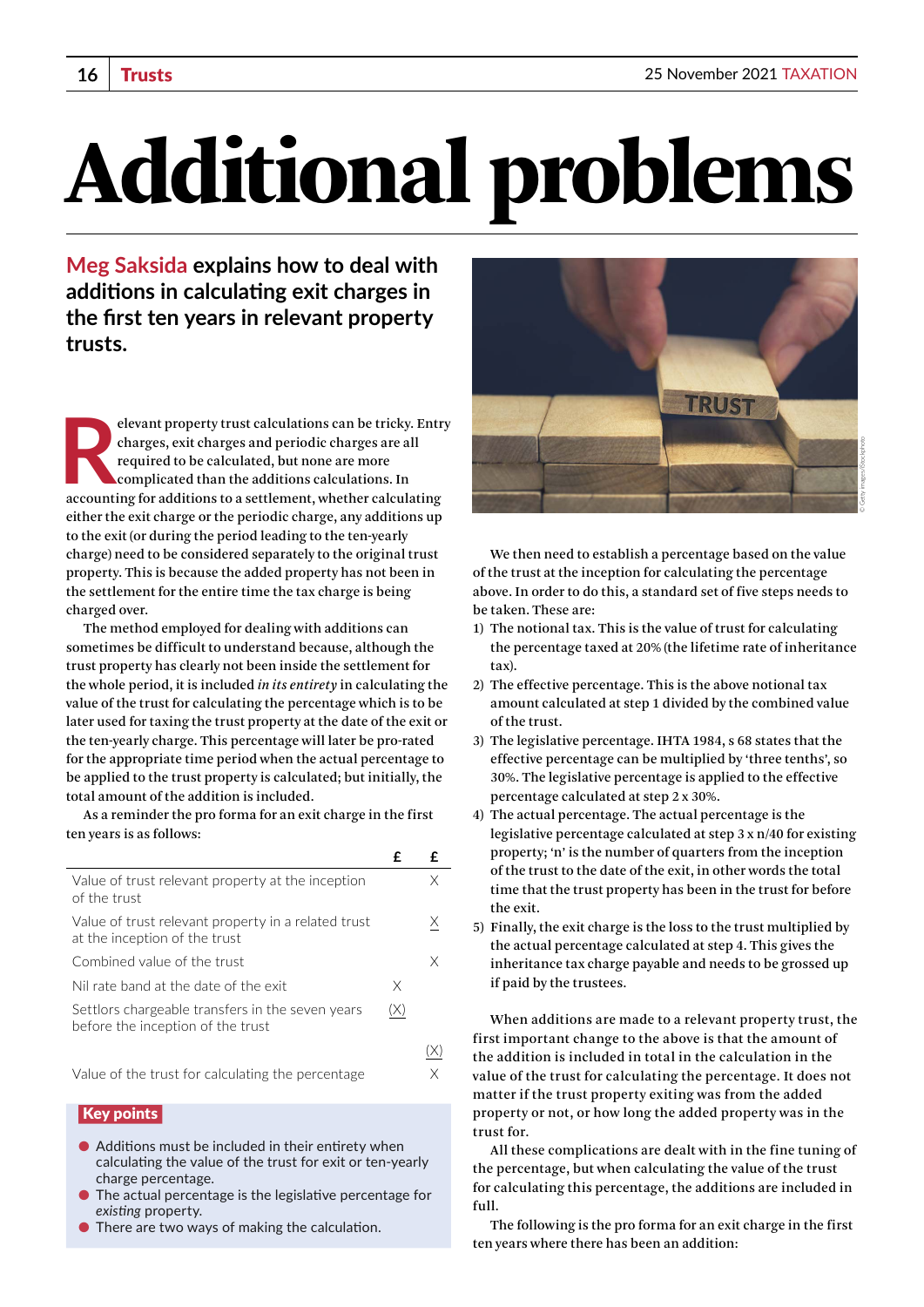#### TAXATION 25 November 2021 Trusts **17**

|                                                                                          | £   | £ |
|------------------------------------------------------------------------------------------|-----|---|
| Value of trust relevant property at the<br>inception of the trust                        |     | Χ |
| Value of trust relevant property in a related<br>trust at the inception of the trust     |     | X |
| Value of the trust relevant property added to<br>the trust in the period before the exit |     | Х |
| Combined value of the trust                                                              |     | Χ |
| Nil rate band at the date of the exit                                                    | Χ   |   |
| Settlors chargeable transfers in the seven<br>years before the inception of the trust    | (X) |   |
|                                                                                          | (X) |   |
| Value of the trust for calculating the<br>percentage                                     |     |   |

Most of the subsequent steps (steps 1 to 4) are the same. However, it is step 4, the actual percentage, which changes where there has been an addition.

The actual percentage is the legislative percentage calculated at step 3 x n/40 for existing property. However, when additions have been added to the settlement, n/40 is not enough if the distribution has come out of the added property. This is because 'n' represents the number of quarters from the inception of the trust to the exit, and this will be greater than the time that the added trust property has been in the trust for. Because the added property has not been in the trust for the whole period up to the exit, rather than n/40, we therefore need to isolate the period that the added trust property was inside the trust for.

There are two ways of doing this. The first is to count the actual quarters the trust property was in the trust for before the exit. However, beware, as this is not the method legislated. The provisions in IHTA 1984 state that rather than counting the period the added trust property was in the trust, we need to deduct from n, the period that the added trust property was not in the trust. This will leave us with the number of quarters that the added trust property was in the trust. Most of the time this will be the same as counting the quarters the property was in the trust for, but sometimes this will be a quarter different so it is important that the correct method is chosen.

For example, a trust is set up on 12 June 2015, with an addition on 1 December 2018 and an exit on 30 June 2020. Isolating how many months the added property was in the trust for would be calculated as 1 December 2018 to 30 June 2020. This is six quarters. However, the method we must use instead, is to take the quarters from the inception to the exit, 12 June 2015 to 30 June 2020, 20 quarters, and then subtract the quarters from the inception of the trust and the addition (where the added trust property was not in the trust) which is from 12 June 2015 to 1 December 2018, 13 quarters. This totals seven quarters not six, giving a different 'n' and therefore a

## LexisNexis webinars

**Excluded property trusts: changes following FA 20 (2021) Date:** Available now **Location:** Book online at [www.lexiswebinars.co.uk/tax](http://www.lexiswebinars.co.uk/tax) or call +44 (0)330 161 2401 different percentage. Care must therefore be taken to use the correct calculations in order to get to correct figure.

Once the period of time the added property has been in the trust has been calculated (in our above example 13 quarters) this is divided by 40 quarters to obtain the percentage the added property has been deemed to be trust for, and this actual percentage is applied to the legislative percentage (calculated in step 3) to uncover the actual percentage to be used to tax the capital exited.

The actual percentage is the<br>
legislative percentage calcula<br>
at step  $3 \times n/40$  for existing legislative percentage calculated at step 3 x n/40 for existing property."

#### **Illustrations**

The following examples show what happens:

- when the exit was made out of added property;
- when the exit was made out of the original trust property; and
- when the exit was made from a combination of original and added trust property.

#### *Added property*

Jonty, who had not made any previous transfers settled property into a discretionary trust on 13 January 2013 with £700,000 of quoted shares for his four grandchildren. Jonty paid the entry charge. On 7 July 2017 Jonty added £200,000 cash to the trust. In June 2021 one of the grandson's had lost his job because of the pandemic and the trustees used their discretion to pay £100,000 of the capital to him on 17 June 2021 in cash. The grandson paid any exit charge due.

*What was the exit charge on the trustee's £100,000 capital payment to Jonty's grandson?*

|                                                                                             | £       | £         |
|---------------------------------------------------------------------------------------------|---------|-----------|
| Value of trust relevant property at the<br>inception of the trust                           |         | 700,000   |
| Value of trust relevant property in a<br>related trust at the inception of the<br>trust     |         | ∩         |
| Value of the trust relevant property<br>added to the trust in the period<br>before the exit |         | 200,000   |
| Combined value of the trust                                                                 |         | 900.000   |
| Nil rate band at the date of the exit                                                       | 325,000 |           |
| Settlors chargeable transfers in the<br>seven years before the inception of<br>the trust    | (O)     |           |
|                                                                                             |         | (325,000) |
| Value of the trust for calculating the<br>percentage                                        | 575,000 |           |

1) The notional tax. This is the value of trust for calculating the percentage, £575,000 taxed at 20%, the lifetime rate of inheritance tax = £115,000.